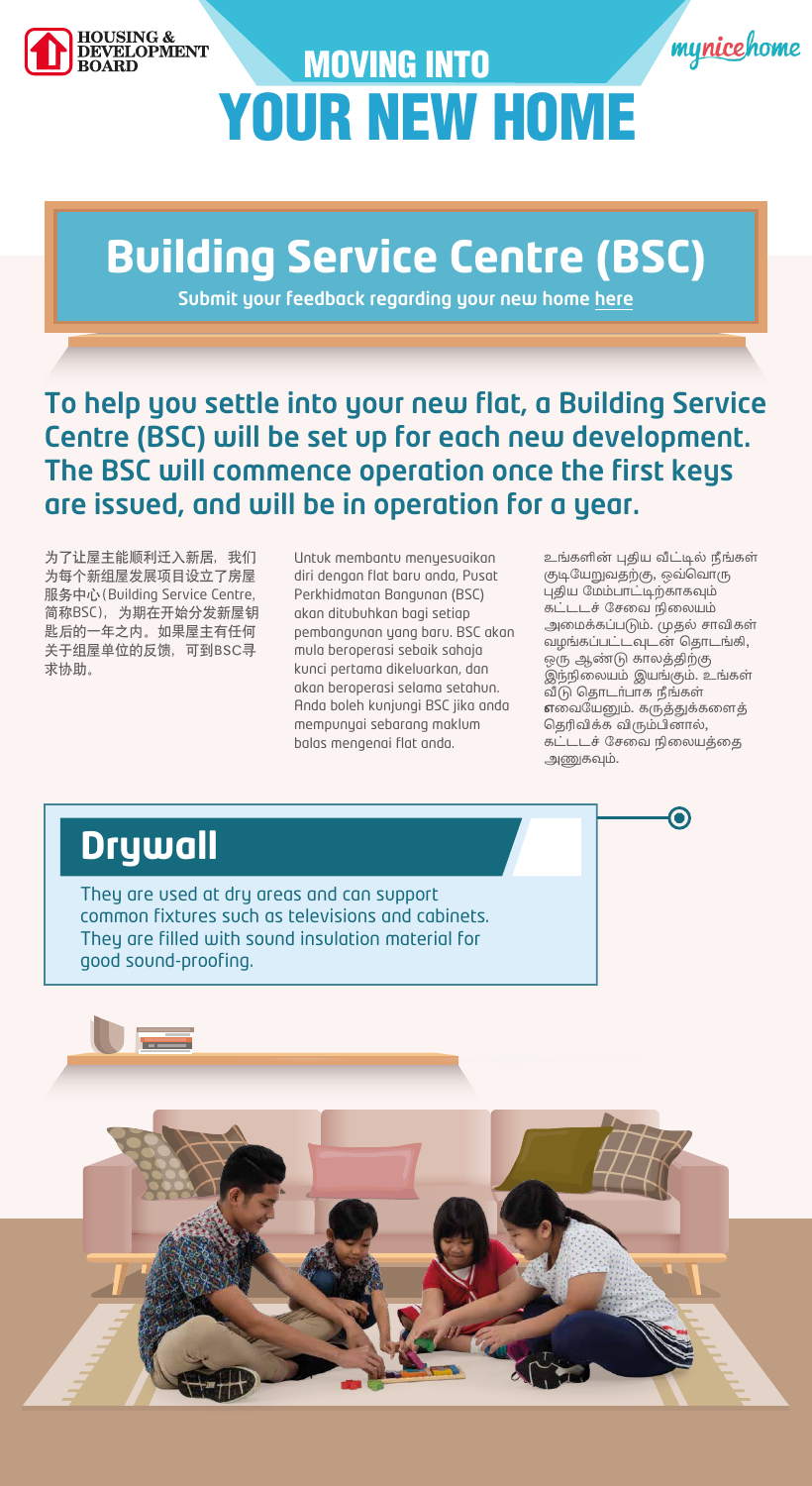

#### **Home Fire Alarm Device (HFAD)**

A smoke detection alarm is ideally installed at the centre of the living room.

During renovation, cover the device with a plastic sheet to prevent dust from entering it.



#### **Vinyl Flooring**

It is designed to look natural with non-uniform variations in wood grain and colour. This lends beauty and warmth to the home décor.

It is easy to maintain. Simply sweep or clean with a slightly damp mop.